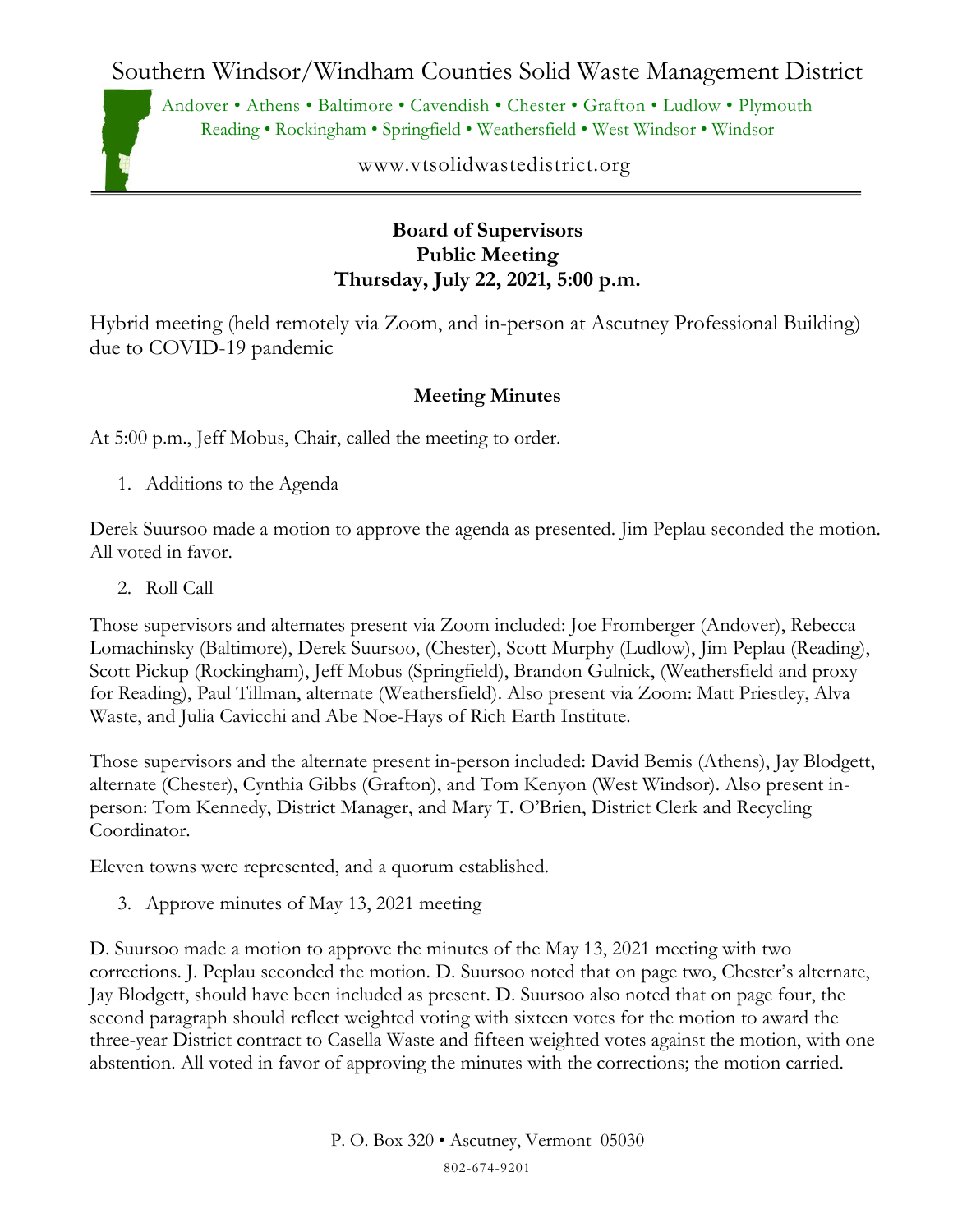4. Acceptance of May 2021 Treasurer's Report

D. Bemis made a motion to accept the May 2021 Treasurer's Report. T. Kenyon seconded the motion. No discussion. All voted in favor; the motion carried.

a. Approve closing the Peoples United Bank checking account and open a new checking account with Mascoma Bank with internet banking

J. Fromberger made a motion to approve closing the Peoples United Bank checking account and to open a new checking account with Mascoma Bank with internet banking. J. Peplau seconded the motion. T. Kennedy noted that this action was proposed for ease of administration, geographical closeness and for the option of internet banking. All voted in favor; the motion carried.

b. Resolution to designate signers for all accounts (Claremont Savings Bank and Mascoma Bank)

P. Tillman made a motion to designate Jeff Mobus, Chair, Darlene Kelly, Treasurer, and Brandon Gulnick, Executive Committee member, as signers for the bank accounts. J. Peplau seconded the motion. No discussion. All voted in favor; the motion carried.

5. Discussion and Approval of Facility's Management Plan

T. Kennedy explained that the three agenda items (#s 5, 6, and 7) were all mandated to obtain the State permit for the District's proposed permanent household hazardous waste facility in Springfield. The facility will need a variance for encroaching on the State's right-of-way by 3-4 feet, which is likely to be granted. J. Peplau made a motion to approve the proposed HHW facility's management plan. R. Lomachinsky seconded the motion. No discussion. All voted in favor; the motion carried.

6. Discussion and Approval of Lease Agreement with Alva Waste Management

T. Kennedy stated that the lease agreement was developed originally by the District's attorney. T. Kennedy thanked J. Fromberger for his review and comments on the lease. J. Fromberger made a motion to approve the lease. J. Peplau seconded the motion. T. Kennedy noted that because of the use of grant funds, the State requires a minimum of a ten-year lease. All voted in favor; the motion carried.

7. Approval of Closeout Letter

T. Kennedy stated that because the District is a municipality, it doesn't have to escrow funds for closure (\$40,000) of the proposed HHW facility. J. Peplau made a motion to approve the closeout letter. T. Kenyon seconded the motion. No discussion. All voted in favor; the motion carried.

8. Add installation of a biosolid dehumidification system at the Bellows Falls Sewage Treatment to the SWIP. Testimony was taken at the May 2021 Board meeting.